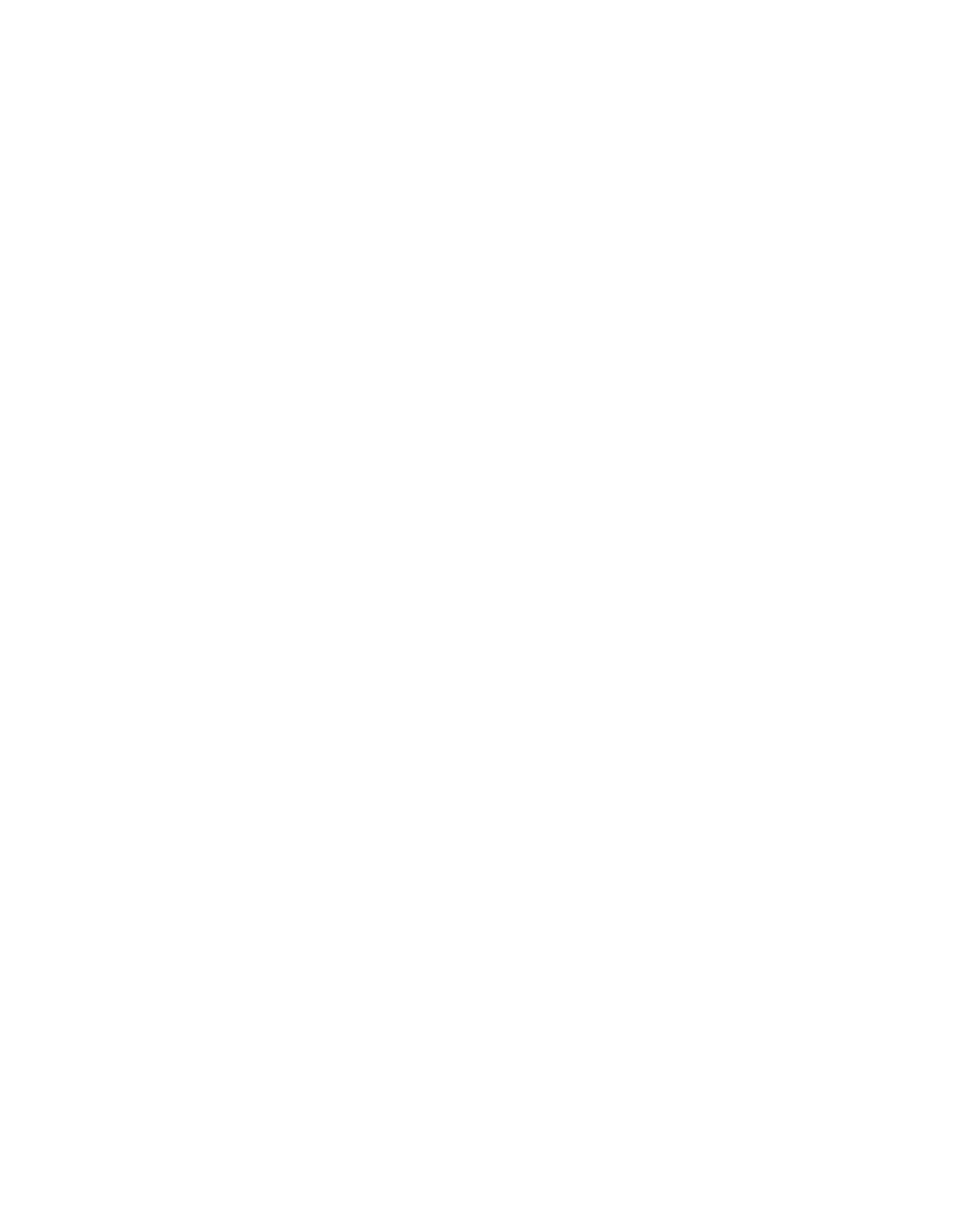## **SUBSTITUTE SENATE BILL 5478**

\_\_\_\_\_\_\_\_\_\_\_\_\_\_\_\_\_\_\_\_\_\_\_\_\_\_\_\_\_\_\_\_\_\_\_\_\_\_\_\_\_\_\_\_\_\_\_

AS AMENDED BY THE HOUSE \_\_\_\_\_\_\_\_\_\_\_\_\_\_\_\_\_\_\_\_\_\_\_\_\_\_\_\_\_\_\_\_\_\_\_\_\_\_\_\_\_\_\_\_\_\_\_

Passed Legislature - 1991 Regular Session

**State of Washington 52nd Legislature 1991 Regular Session By** Senate Committee on Environment & Natural Resources (originally sponsored by Senators Conner and Wojahn).

Read first time March 1, 1991.

 AN ACT Relating to curbside recycling; amending RCW 70.95.030, 70.95.090, and 70.95.110; adding new sections to chapter 19.27 RCW; and creating a new section.

BE IT ENACTED BY THE LEGISLATURE OF THE STATE OF WASHINGTON:

 NEW SECTION. **Sec. 1.** The legislature finds that curbside recycling services should be provided in multiple family residences. The county and city comprehensive solid waste management plans should include provisions for such service.

 **Sec. 2.** RCW 70.95.030 and 1989 c 431 s 2 are each amended to read as follows:

 As used in this chapter, unless the context indicates otherwise: (1) "City" means every incorporated city and town.

 (2) "Commission" means the utilities and transportation commission. (3) "Committee" means the state solid waste advisory committee.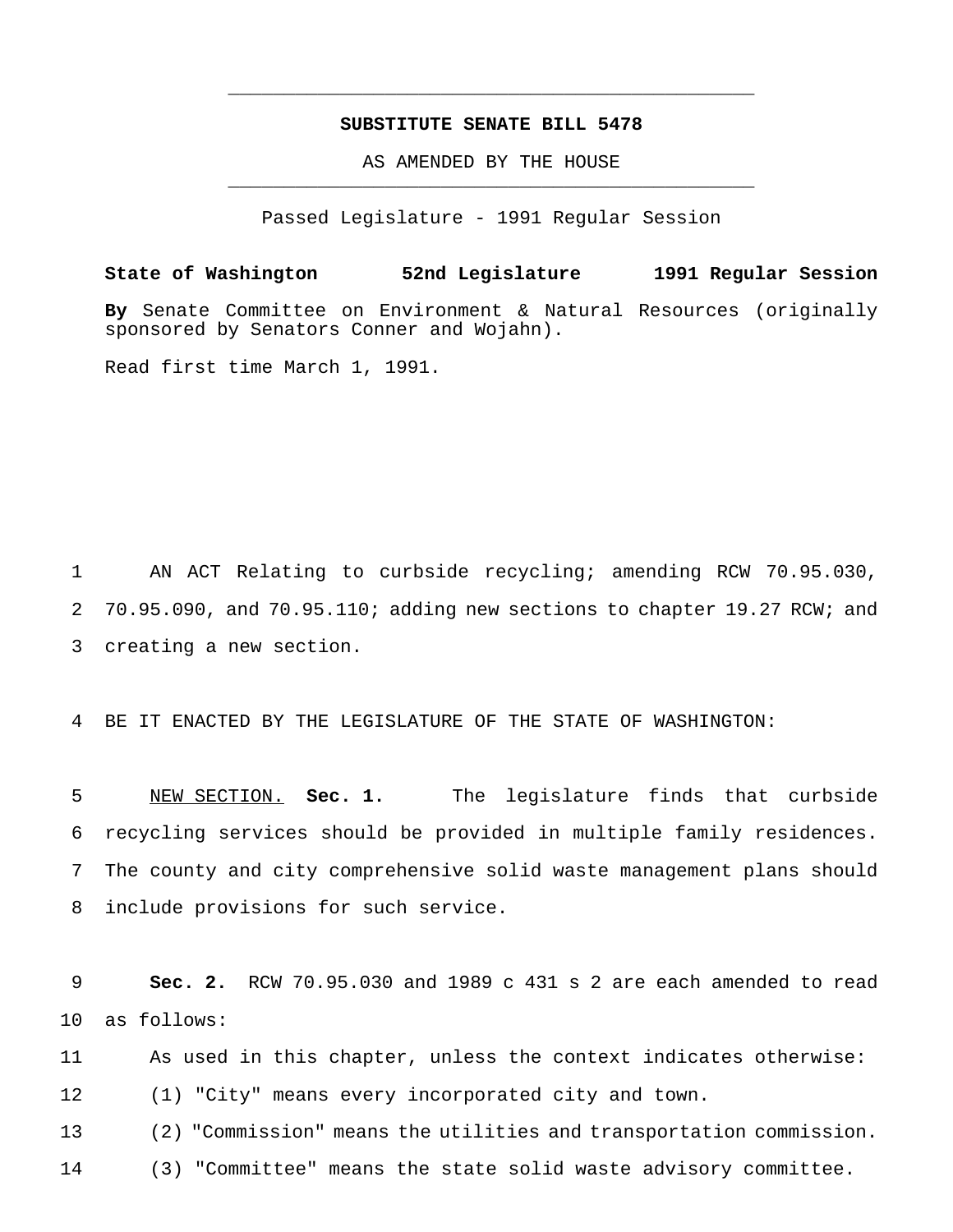(4) "Department" means the department of ecology.

(5) "Director" means the director of the department of ecology.

 (6) "Disposal site" means the location where any final treatment, utilization, processing, or deposit of solid waste occurs.

 (7) "Energy recovery" means a process operating under federal and state environmental laws and regulations for converting solid waste into usable energy and for reducing the volume of solid waste.

 (8) "Functional standards" means criteria for solid waste handling expressed in terms of expected performance or solid waste handling functions.

 (9) "Incineration" means a process of reducing the volume of solid waste operating under federal and state environmental laws and regulations by use of an enclosed device using controlled flame combustion.

 (10) "Jurisdictional health department" means city, county, city-county, or district public health department.

 (11) "Landfill" means a disposal facility or part of a facility at which solid waste is placed in or on land and which is not a land treatment facility.

(12) "Local government" means a city, town, or county.

 (13) "Multiple family residence" means any structure housing two or more dwelling units.

23 (14) "Person" means individual, firm, association, copartnership, political subdivision, government agency, municipality, industry, public or private corporation, or any other entity whatsoever.

 $((+14))$  (15) "Recyclable materials" means those solid wastes that are separated for recycling or reuse, such as papers, metals, and glass, that are identified as recyclable material pursuant to a local comprehensive solid waste plan. Prior to the adoption of the local comprehensive solid waste plan, adopted pursuant to RCW 70.95.110(2),

SSB 5478.SL p. 2 of 8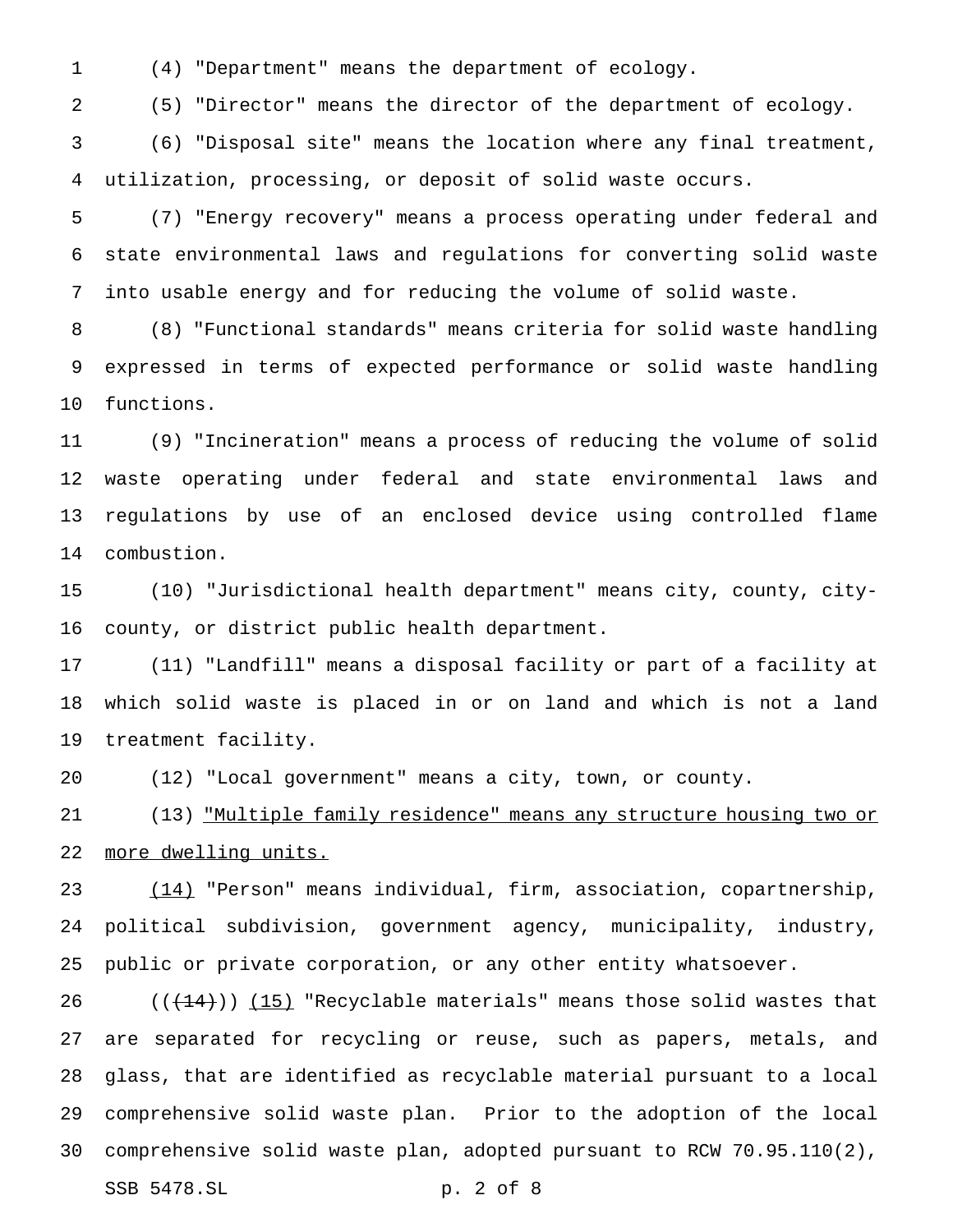local governments may identify recyclable materials by ordinance from July 23, 1989.

3 (( $(15)$ )) (16) "Recycling" means transforming or remanufacturing waste materials into usable or marketable materials for use other than landfill disposal or incineration.

 (( $(16)$ )) (17) "Residence" means the regular dwelling place of an individual or individuals.

 (18) "Solid waste" or "wastes" means all putrescible and nonputrescible solid and semisolid wastes including, but not limited to, garbage, rubbish, ashes, industrial wastes, swill, demolition and construction wastes, abandoned vehicles or parts thereof, and recyclable materials.

 $((+17))$   $(19)$  "Solid waste handling" means the management, storage, collection, transportation, treatment, utilization, processing, and final disposal of solid wastes, including the recovery and recycling of materials from solid wastes, the recovery of energy resources from solid wastes or the conversion of the energy in solid wastes to more useful forms or combinations thereof.

19 ((<del>(18)</del>)) <u>(20)</u> "Source separation" means the separation of different kinds of solid waste at the place where the waste originates.

21 (( $(19)$ )) (21) "Vehicle" includes every device physically capable of being moved upon a public or private highway, road, street, or watercourse and in, upon, or by which any person or property is or may be transported or drawn upon a public or private highway, road, street, or watercourse, except devices moved by human or animal power or used exclusively upon stationary rails or tracks.

27 ((<del>(20)</del>)) (22) "Waste reduction" means reducing the amount or toxicity of waste generated or reusing materials.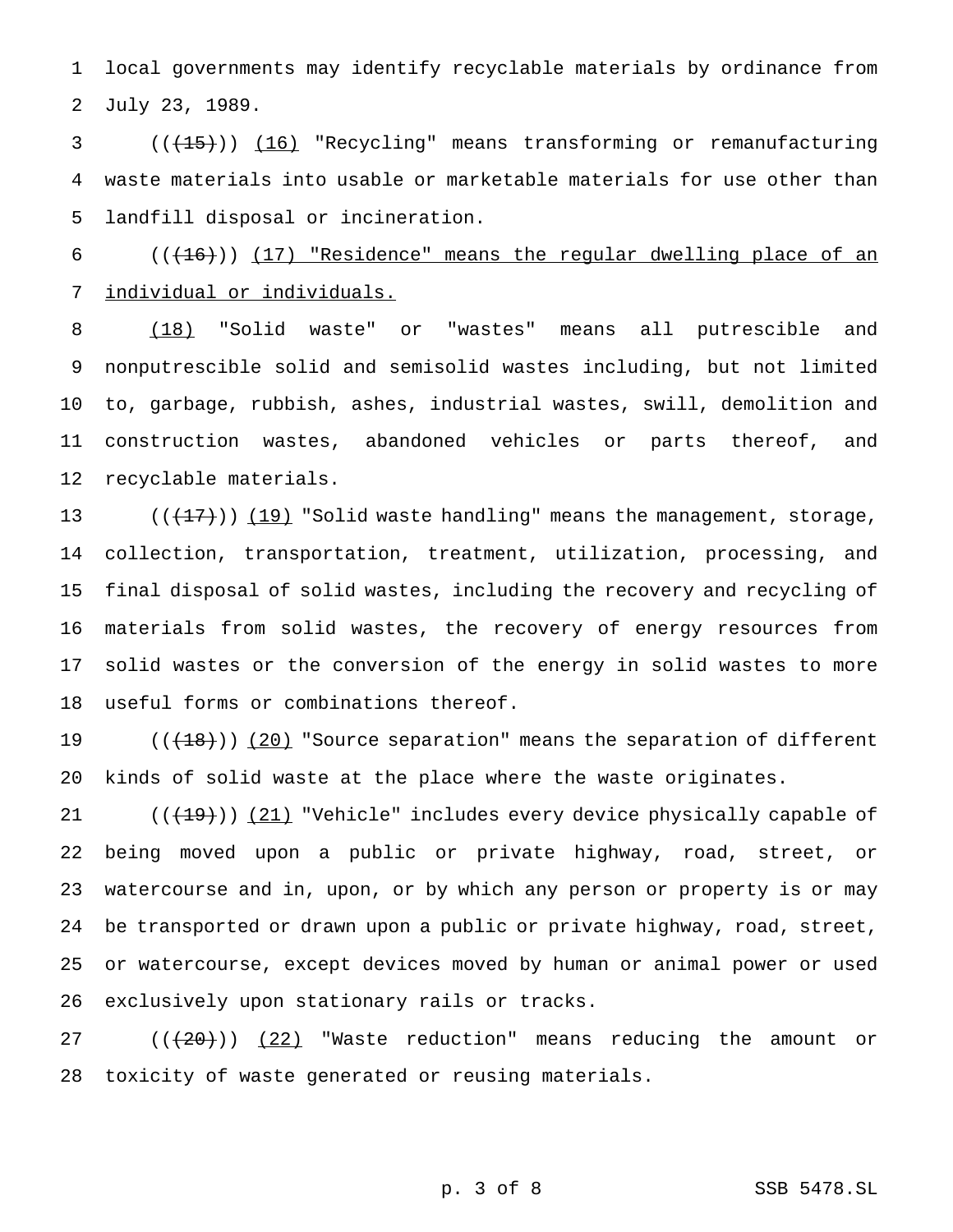**Sec. 3.** RCW 70.95.090 and 1989 c 431 s 3 are each amended to read as follows:

 Each county and city comprehensive solid waste management plan shall include the following:

 (1) A detailed inventory and description of all existing solid waste handling facilities including an inventory of any deficiencies in meeting current solid waste handling needs.

 (2) The estimated long-range needs for solid waste handling facilities projected twenty years into the future.

 (3) A program for the orderly development of solid waste handling facilities in a manner consistent with the plans for the entire county which shall:

 (a) Meet the minimum functional standards for solid waste handling adopted by the department and all laws and regulations relating to air and water pollution, fire prevention, flood control, and protection of public health;

 (b) Take into account the comprehensive land use plan of each jurisdiction;

 (c) Contain a six year construction and capital acquisition program for solid waste handling facilities; and

 (d) Contain a plan for financing both capital costs and operational expenditures of the proposed solid waste management system.

(4) A program for surveillance and control.

 (5) A current inventory and description of solid waste collection needs and operations within each respective jurisdiction which shall include:

 (a) Any franchise for solid waste collection granted by the utilities and transportation commission in the respective jurisdictions including the name of the holder of the franchise and the address of his or her place of business and the area covered by the franchise; SSB 5478.SL p. 4 of 8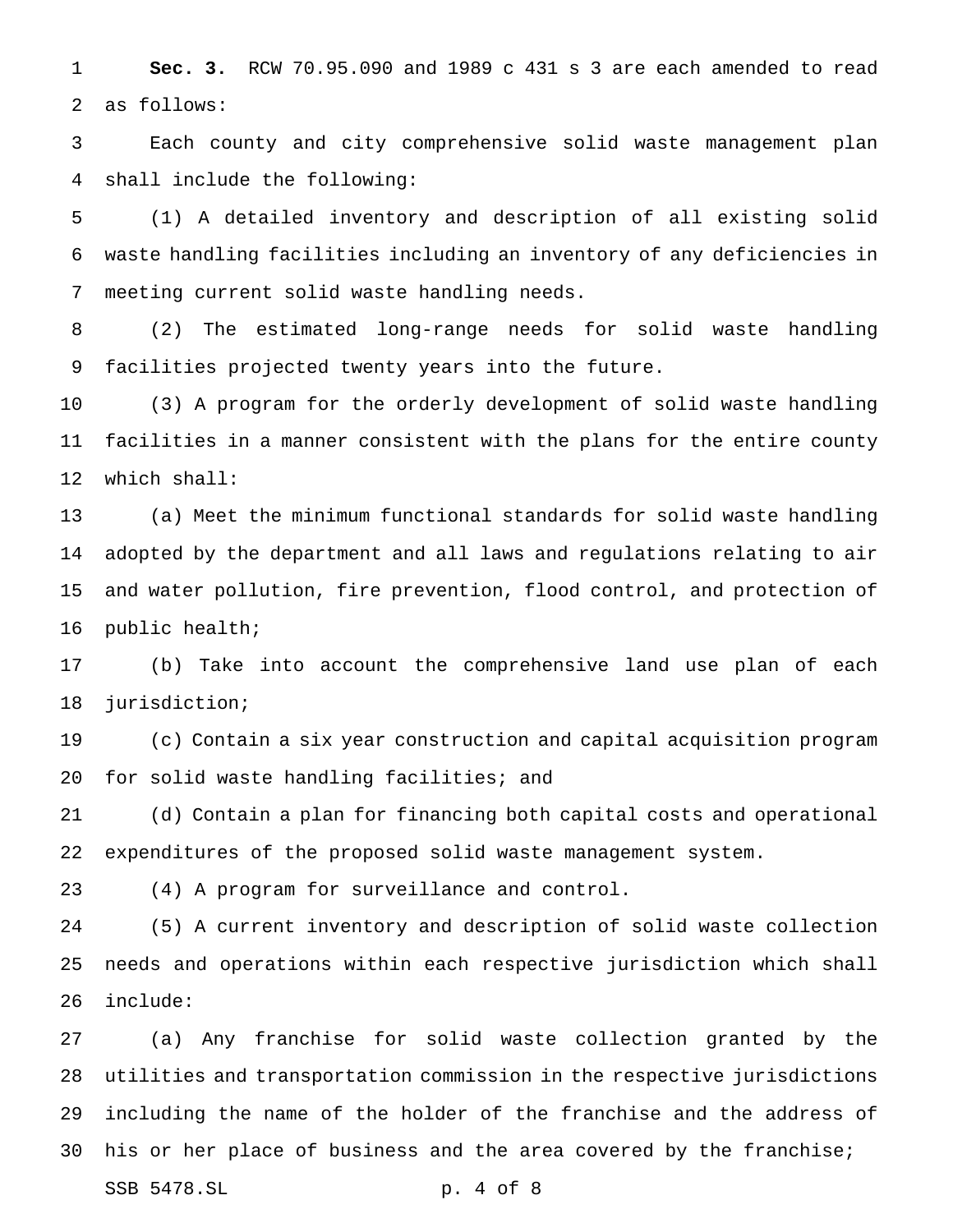(b) Any city solid waste operation within the county and the boundaries of such operation;

 (c) The population density of each area serviced by a city operation or by a franchised operation within the respective jurisdictions;

 (d) The projected solid waste collection needs for the respective jurisdictions for the next six years.

 (6) A comprehensive waste reduction and recycling element that, in accordance with the priorities established in RCW 70.95.010, provides programs that (a) reduce the amount of waste generated, (b) provide incentives and mechanisms for source separation, and (c) establish recycling opportunities for the source separated waste.

 (7) The waste reduction and recycling element shall include the following:

(a) Waste reduction strategies;

(b) Source separation strategies, including:

 (i) Programs for the collection of source separated materials from residences in urban and rural areas. In urban areas, these programs shall include collection of source separated recyclable materials from 20 ((residential dwellings)) single and multiple family residences, unless the department approves an alternative program, according to the criteria in the planning guidelines. Such criteria shall include: Anticipated recovery rates and levels of public participation, availability of environmentally sound disposal capacity, access to markets for recyclable materials, unreasonable cost impacts on the ratepayer over the six-year planning period, utilization of environmentally sound waste reduction and recycling technologies, and other factors as appropriate. In rural areas, these programs shall include but not be limited to drop-off boxes, buy-back centers, or a combination of both, at each solid waste transfer, processing, or

p. 5 of 8 SSB 5478.SL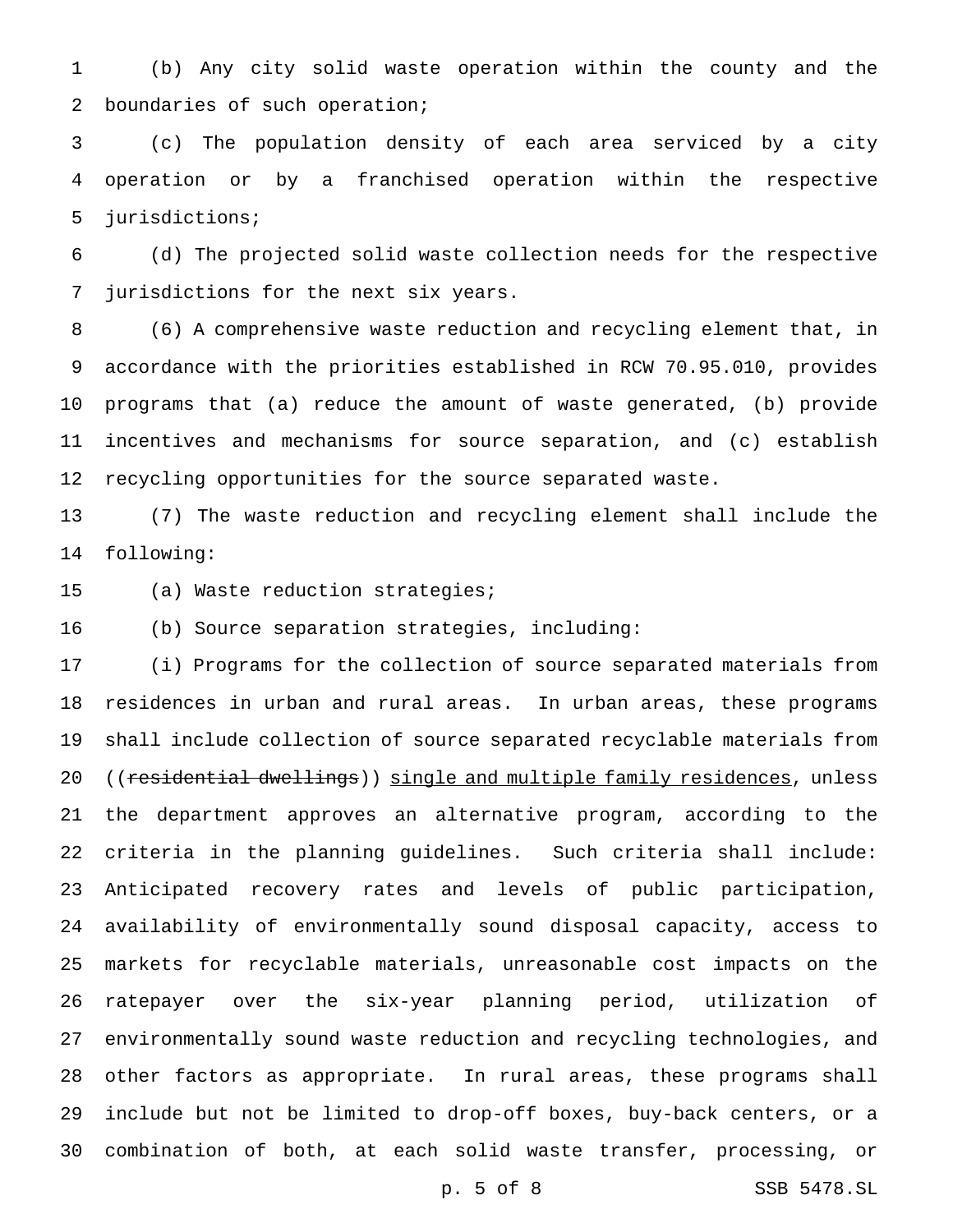disposal site, or at locations convenient to the residents of the county. The drop-off boxes and buy-back centers may be owned or operated by public, nonprofit, or private persons;

 (ii) Programs to monitor the collection of source separated waste at nonresidential sites where there is sufficient density to sustain a program;

 (iii) Programs to collect yard waste, if the county or city submitting the plan finds that there are adequate markets or capacity for composted yard waste within or near the service area to consume the 10 majority of the material collected; and

 (iv) Programs to educate and promote the concepts of waste reduction and recycling;

 (c) Recycling strategies, including a description of markets for recyclables, a review of waste generation trends, a description of waste composition, a discussion and description of existing programs and any additional programs needed to assist public and private sector recycling, and an implementation schedule for the designation of specific materials to be collected for recycling, and for the provision of recycling collection services;

 (d) Other information the county or city submitting the plan determines is necessary.

 (8) An assessment of the plan's impact on the costs of solid waste collection. The assessment shall be prepared in conformance with guidelines established by the utilities and transportation commission. The commission shall cooperate with the Washington state association of counties and the association of Washington cities in establishing such guidelines.

 (9) A review of potential areas that meet the criteria as outlined in RCW 70.95.165.

# SSB 5478.SL p. 6 of 8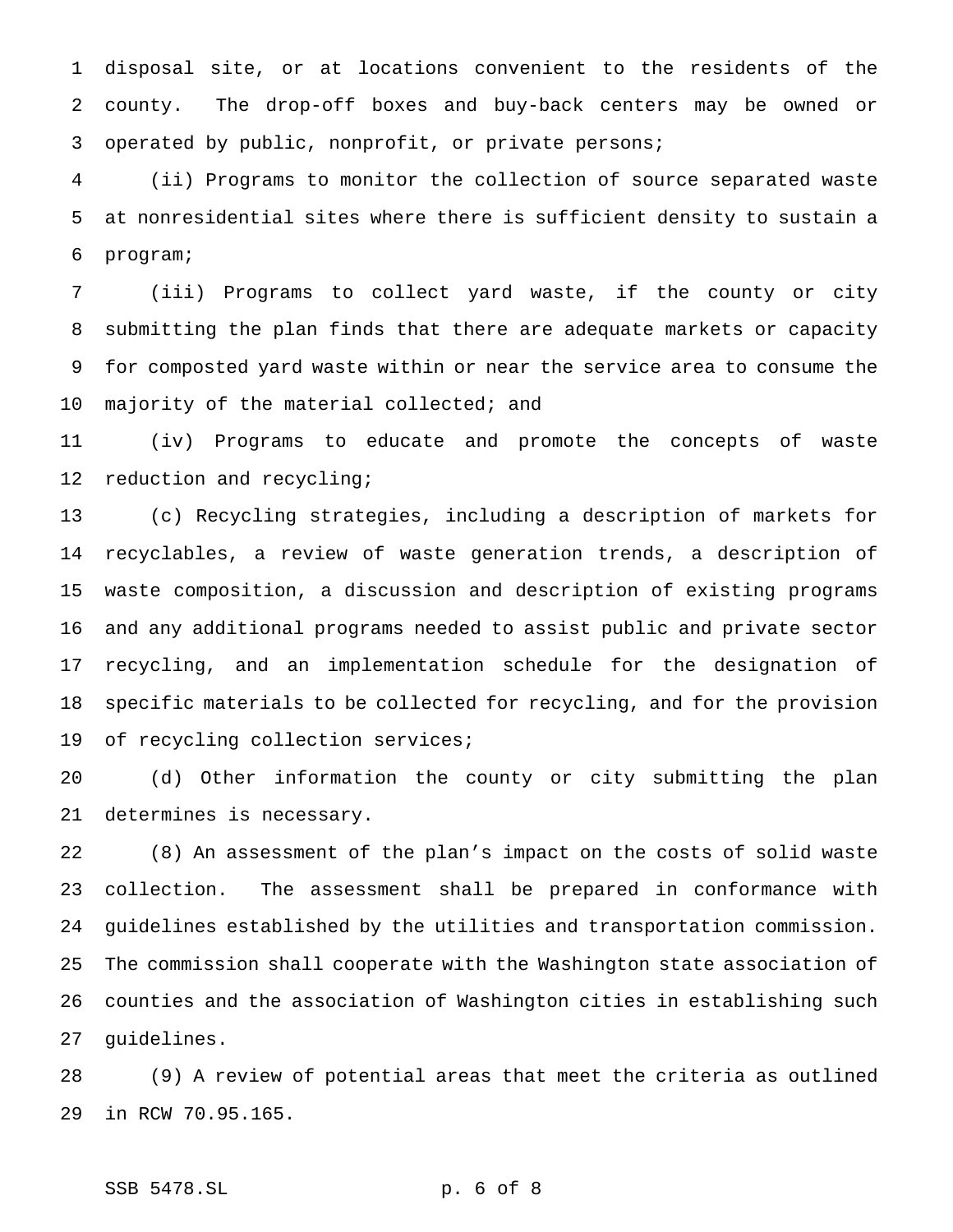**Sec. 4.** RCW 70.95.110 and 1989 c 431 s 5 are each amended to read as follows:

 (1) The comprehensive county solid waste management plans and any comprehensive city solid waste management plans prepared in accordance with RCW 70.95.080 shall be maintained in a current condition and reviewed and revised periodically by counties and cities as may be required by the department. Upon each review such plans shall be extended to show long-range needs for solid waste handling facilities for twenty years in the future, and a revised construction and capital acquisition program for six years in the future. Each revised solid waste management plan shall be submitted to the department.

 Each plan shall be reviewed and revised within five years of July 1, 1984, and thereafter shall be reviewed, and revised if necessary according to the schedule provided in subsection (2) of this section. (2) Cities and counties preparing solid waste management plans shall submit the waste reduction and recycling element required in RCW 70.95.090 and any revisions to other elements of its comprehensive

solid waste management plan to the department no later than:

19 (a) July 1, 1991, for class one areas<u>: PROVIDED, That portions</u> 20 relating to multiple family residences shall be submitted no later than July 1, 1992;

(b) July 1, 1992, for class two areas; and

(c) July 1, 1994, for class three areas.

 Thereafter, each plan shall be reviewed and revised, if necessary, at least every five years. Nothing in this act shall prohibit local governments from submitting a plan prior to the dates listed in this subsection.

(3) The classes of areas are defined as follows:

 (a) Class one areas are the counties of Spokane, Snohomish, King, Pierce, and Kitsap and all the cities therein.

p. 7 of 8 SSB 5478.SL